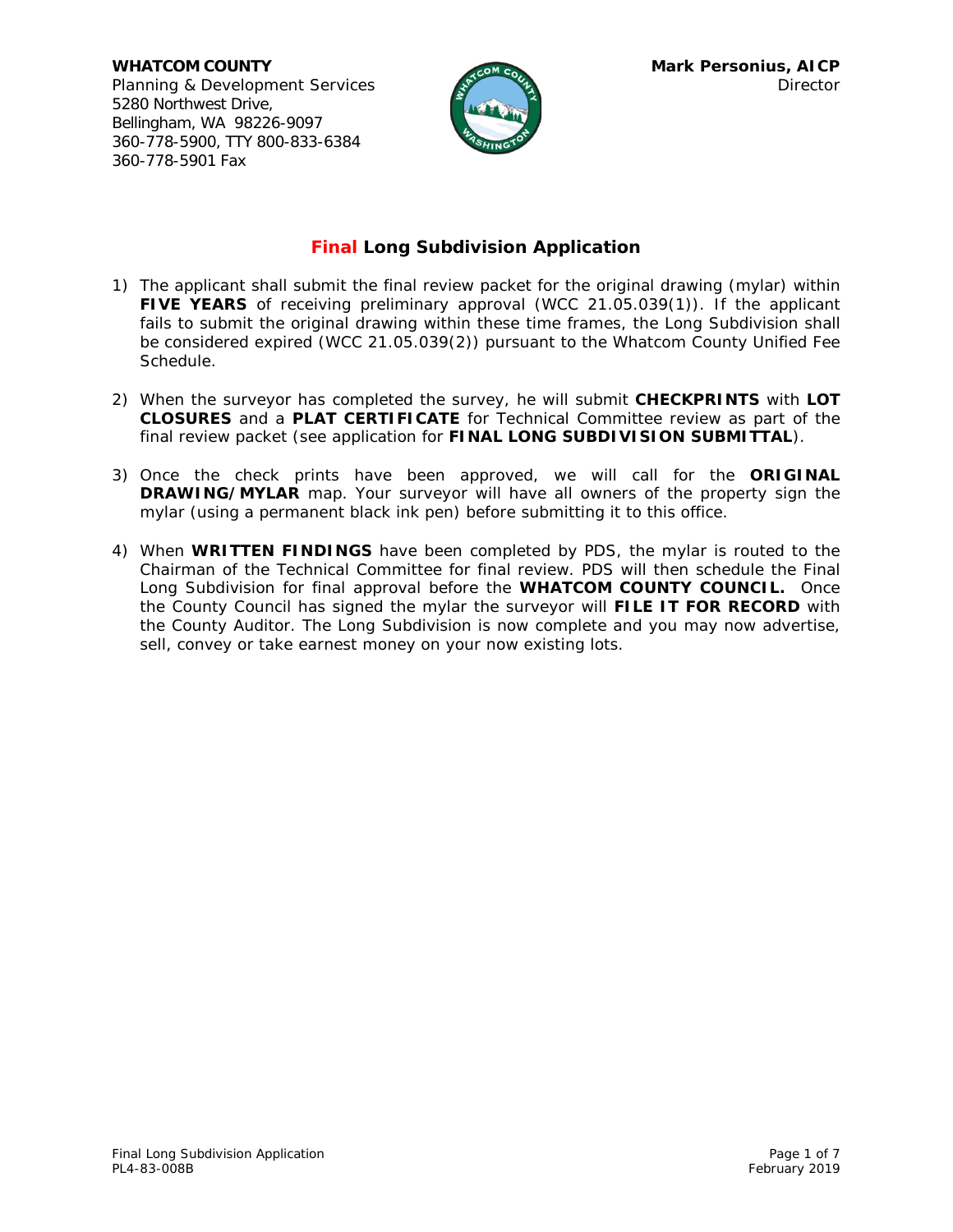Planning & Development Services **Director Director** 5280 Northwest Drive, Bellingham, WA 98226-9097 360-778-5900, TTY 800-833-6384 360-778-5901 Fax



# **Master Land Use Application**

| Files:<br>the control of the control of the control of the control of the control of                                                                                                                                                                                                  |
|---------------------------------------------------------------------------------------------------------------------------------------------------------------------------------------------------------------------------------------------------------------------------------------|
|                                                                                                                                                                                                                                                                                       |
| Administrative<br>Shoreline Substantial Development<br><b>Binding Site Plan</b><br>Shoreline Conditional Use<br>Critical Areas Reasonable Use<br><b>Shoreline Variance</b><br>Planned Unit Development<br><b>Zoning Conditional Use</b><br>Long Subdivision<br><b>Zoning Variance</b> |
| <b>Applicant</b>                                                                                                                                                                                                                                                                      |
|                                                                                                                                                                                                                                                                                       |
|                                                                                                                                                                                                                                                                                       |
|                                                                                                                                                                                                                                                                                       |
| <b>Property Owner(s)</b>                                                                                                                                                                                                                                                              |
|                                                                                                                                                                                                                                                                                       |
|                                                                                                                                                                                                                                                                                       |
|                                                                                                                                                                                                                                                                                       |
| <b>Agent/Contact Person</b>                                                                                                                                                                                                                                                           |
|                                                                                                                                                                                                                                                                                       |
|                                                                                                                                                                                                                                                                                       |
|                                                                                                                                                                                                                                                                                       |
| <b>Surveyor</b>                                                                                                                                                                                                                                                                       |
|                                                                                                                                                                                                                                                                                       |
|                                                                                                                                                                                                                                                                                       |
| State _______________ Zip ______________ Email _________________________________                                                                                                                                                                                                      |
| $\Box$ Yes $\Box$ No FLOOD ZONE: $\Box$ Yes<br>$\vert$ $\vert$ No<br>Deed attached:                                                                                                                                                                                                   |
| Purchaser Lessee Other: _________<br>Property interest of the applicant:                                                                                                                                                                                                              |
| Site address:                                                                                                                                                                                                                                                                         |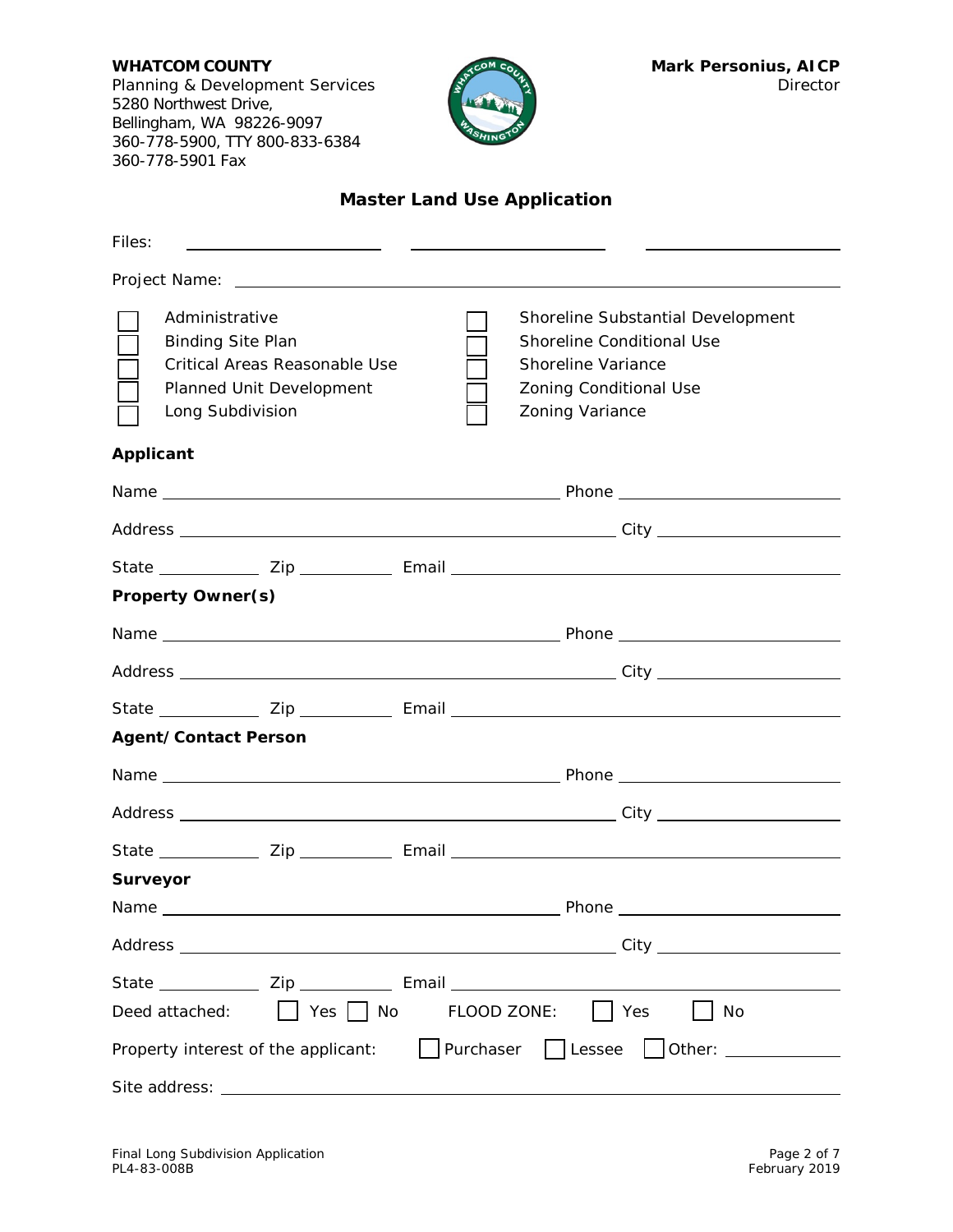|               | Zoning: ______________________Comp. Plan: _________________Shoreline: _____________________________ |  |  |  |  |
|---------------|-----------------------------------------------------------------------------------------------------|--|--|--|--|
|               |                                                                                                     |  |  |  |  |
| Water source: |                                                                                                     |  |  |  |  |
|               |                                                                                                     |  |  |  |  |
|               |                                                                                                     |  |  |  |  |

**NOTE: Fees will be assessed in accordance with the Whatcom County Unified Fee Schedule (UFS) in effect at the time of application submittal. Please contact Planning and Development Services to determine project specific fees. Click [here](https://wa-whatcomcounty.civicplus.com/DocumentCenter/View/38803/2019-Approved-Unified-Fee-Schedule-for-Planning-PW-Engineering-Health-Environmental-Division) to see the 2019/2020 UFS.**

**Per UFS 2843 all permits and applications are subject to a Technology fee. The fee is calculated on the permit/application fees due.**

Receipt #: Date Paid: Total Fees: \_\_\_\_

I/we hereby certify that the above statements and the information contained in any papers or plans submitted herewith are true and accurate to the best of my knowledge.

Signature of Applicant Date Date

Signature of Applicant Date Date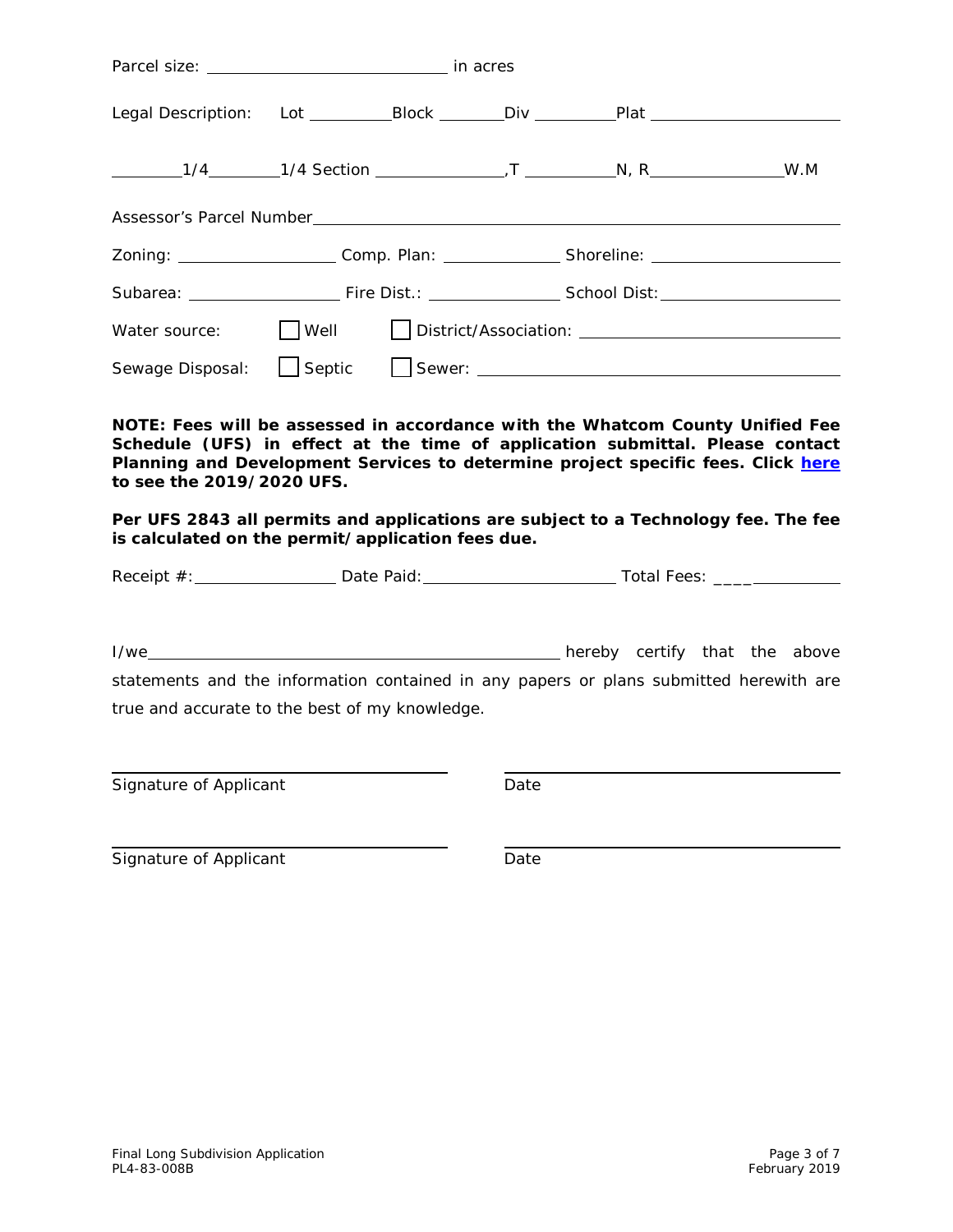**WHATCOM COUNTY Mark Personius, AICP** Planning & Development Services and Director 5280 Northwest Drive, Bellingham, WA 98226-9097 360-778-5900, TTY 800-833-6384 360-778-5901 Fax



### **Final Long Subdivision Application Intake Checklist**

The following requirements for a fully completed application and any other information must be provided in order to initiate a review for a Determination of Completeness.

| Applicant<br>Checklist |                                                                                                            | <b>PDS</b><br>Checklist     |
|------------------------|------------------------------------------------------------------------------------------------------------|-----------------------------|
|                        | 1. Written and Other Data and Fees                                                                         |                             |
|                        | a) Name, address and phone number of owner(s), applicant,<br>and contact person                            |                             |
|                        | b) A separate map scaled at 1 inch = $400'$ for assignment of<br>addresses                                 |                             |
|                        | Lot closures for the parcel being subdivided, each lot, and<br>C)<br>any dedicated right-of-way            | $\mathcal{L}_{\mathcal{A}}$ |
|                        | d) Title report issued no more than 60 days prior to final<br>signature by the County Council Chair        | $\overline{\phantom{a}}$    |
|                        | e) Copies of covenants, conditions and restrictions (CC&Rs)                                                |                             |
|                        | As-built drawings for road and drainage improvements<br>f)                                                 |                             |
|                        | g) Fees as specified in the Unified Fee Schedule                                                           | Ξ                           |
|                        | 2. Map Data                                                                                                |                             |
|                        | a) Final plat size is 24 inches x 24 inches                                                                |                             |
|                        | b) Name of owners                                                                                          |                             |
|                        | c) Name of proposed long subdivision                                                                       | $\Box$                      |
|                        | d) Section, township, range, and municipal and county lines<br>within the vicinity                         | $\Box$                      |
|                        | e) Common engineering map bar scale (1 inch = $100'$ or<br>larger), north arrow, legend, and sheet numbers | $\Box$                      |
|                        | Perimeter of the subdivision shall be depicted with heavier<br>f)<br>lines                                 |                             |
|                        | g) File number of the preliminary plat                                                                     | $\Box$                      |
|                        | Existing and proposed street names<br>h)                                                                   |                             |
|                        | i)<br>Legal description of the land being subdivided                                                       |                             |
|                        | All lot and tract areas<br>j)                                                                              |                             |
|                        | k) Vicinity map                                                                                            |                             |
|                        | Names and numbers of any adjacent subdivisions, short<br>$\vert$ )<br>subdivisions, and binding site plans |                             |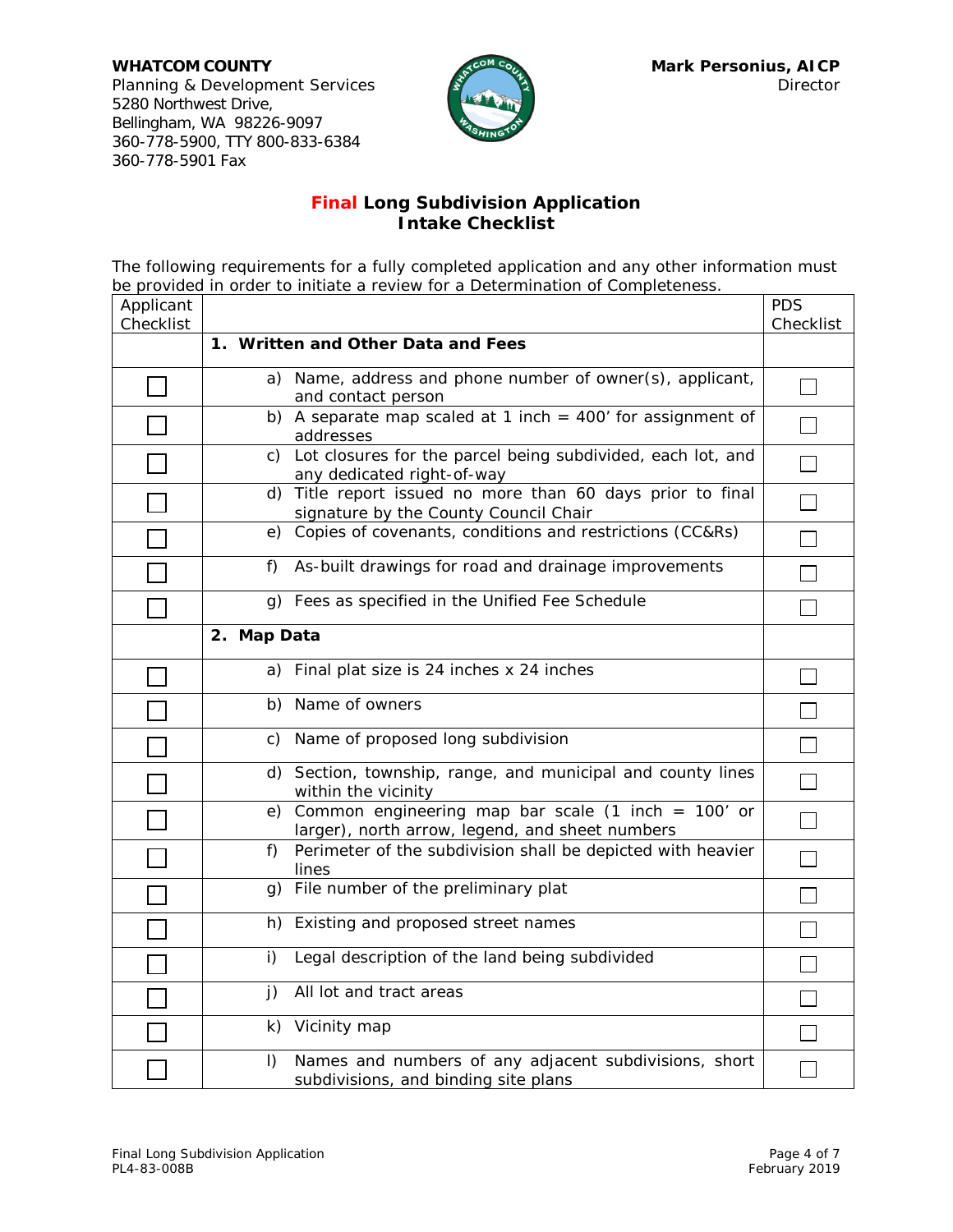| m) Complete bearings, lineal dimensions, radii, arcs, and<br>central angel of all lines and curves of any lot or boundary<br>lines within the subdivision                                                                                                                |  |
|--------------------------------------------------------------------------------------------------------------------------------------------------------------------------------------------------------------------------------------------------------------------------|--|
| n) Location of permanent control monuments used as ties to<br>establish boundary of subdivision, basis of bearing, and<br>line held                                                                                                                                      |  |
| o) Type and location of monuments and the date set                                                                                                                                                                                                                       |  |
| p) Sequential numbers of all lots in the subdivision, including<br>all of its phases                                                                                                                                                                                     |  |
| q) Location and width of all easements shown as dashed<br>lines, and a description of the purpose of the easement<br>(including beneficiary)                                                                                                                             |  |
| Location and description of all fence<br>r)<br>and<br>building<br>encroachments and other matters which, in the judgment<br>of a professional land surveyor, give rise to alternate<br>boundary locations resulting from occupational evidence<br>or prescriptive rights |  |
| s) Location, width, geometry, centerline, and names of all<br>roads within and adjoining the subdivision                                                                                                                                                                 |  |
| Roads not dedicated to the public must be clearly marked<br>t)                                                                                                                                                                                                           |  |
| u) A reference to any covenants, conditions and restrictions<br>(CC&RS)                                                                                                                                                                                                  |  |
| v) Dedication and declaration signature block                                                                                                                                                                                                                            |  |
| w) Acknowledgement blocks                                                                                                                                                                                                                                                |  |
| x) Land surveyor's certificate, signature block and seal                                                                                                                                                                                                                 |  |
| y) County Engineer's certificate                                                                                                                                                                                                                                         |  |
| z) County<br>Health<br>Human<br>Services<br>and<br>Department<br>certificate                                                                                                                                                                                             |  |
| aa) County Treasurer's certificate                                                                                                                                                                                                                                       |  |
| bb) County Council's certificate                                                                                                                                                                                                                                         |  |
| cc) County Auditor's certificate                                                                                                                                                                                                                                         |  |
| dd) Land surveyor notes                                                                                                                                                                                                                                                  |  |
| ee) Addresses as assigned by the county                                                                                                                                                                                                                                  |  |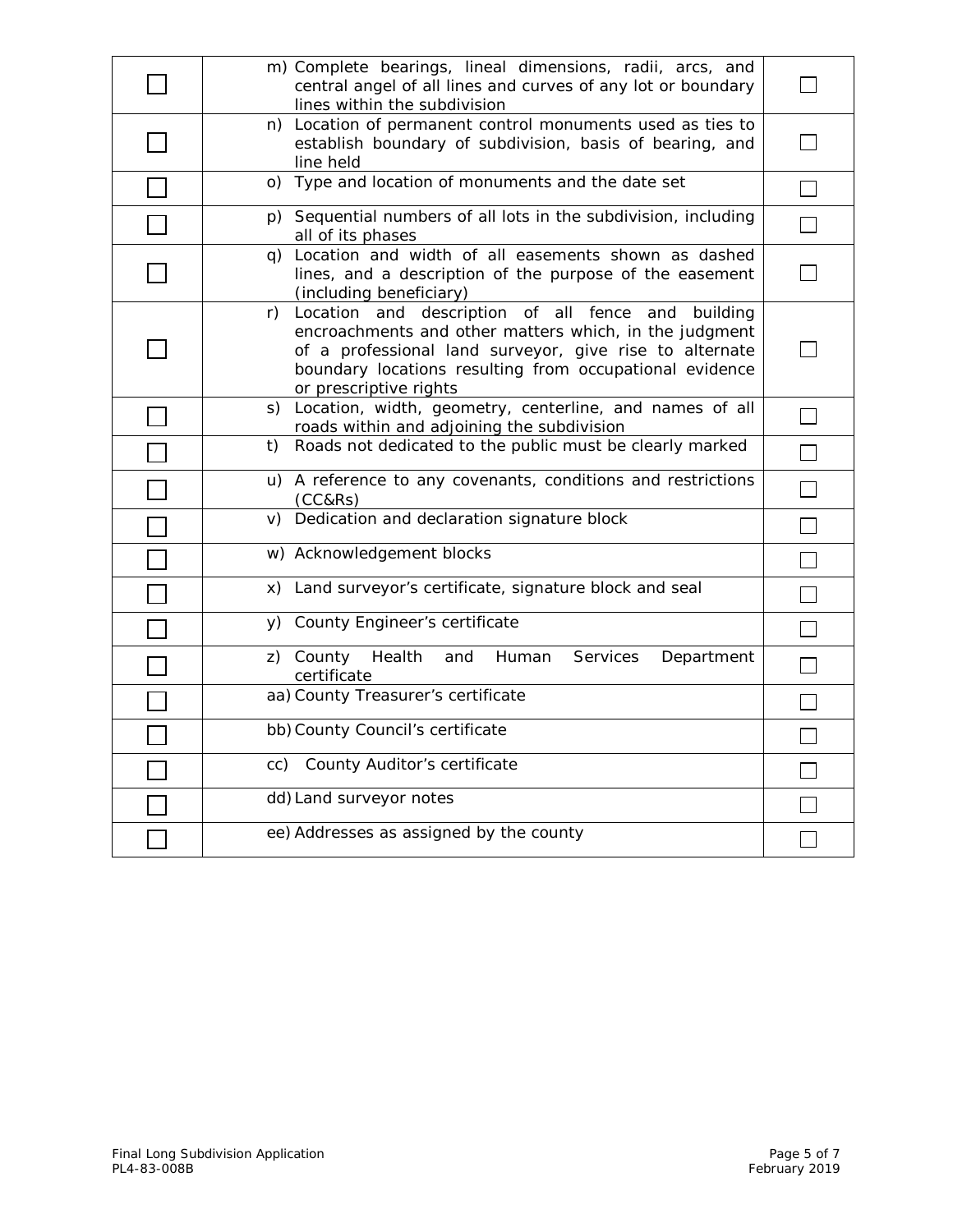**WHATCOM COUNTY MARK Personius, AICP** Planning & Development Services Director Director 5280 Northwest Drive, Bellingham, WA 98226-9097 360-778-5900, TTY 800-833-6384 360-778-5901 Fax



#### **Fee Responsibility**

Venue and Jurisdiction: The parties hereto recognize and agree that the venue of any action involving their rights or obligations related to this application shall be in Whatcom County, and the parties' rights and obligations hereunder shall be determined, in accordance with the laws of the State of Washington.

Fee Guaranty:Notwithstanding that this application has been submitted in the name of a company, I personally guarantee payment of fees accrued according to the terms listed in the Whatcom County Unified Fee Schedule and that my personal guarantee is part of the consideration for review of the application.

I/we, the statements of the above statements of the above statements of the above statements and the information contained in any papers or plans submitted herewith are true and accurate to the best of my knowledge, and that the list of surrounding property owners is complete and current.

| Signature of Applicant | Date |
|------------------------|------|
|                        |      |
|                        |      |

Signature of Owner National Contract Contract Contract Date

I certify that I know or have satisfactory evidence that \_\_\_\_\_\_\_\_\_

is/are the person(s) who appeared before me, and said person(s) acknowledged it to be his/her free and voluntary act for the uses and purposes mentioned in this instrument.

Dated <u>same</u>

| Notary Signature:                                |  |  |
|--------------------------------------------------|--|--|
| Printed Name:                                    |  |  |
| Notary Public in and for the State of Washington |  |  |
| Residing at <b>Residing</b>                      |  |  |
| My appointment expires: $\frac{\sqrt{2}}{2}$     |  |  |